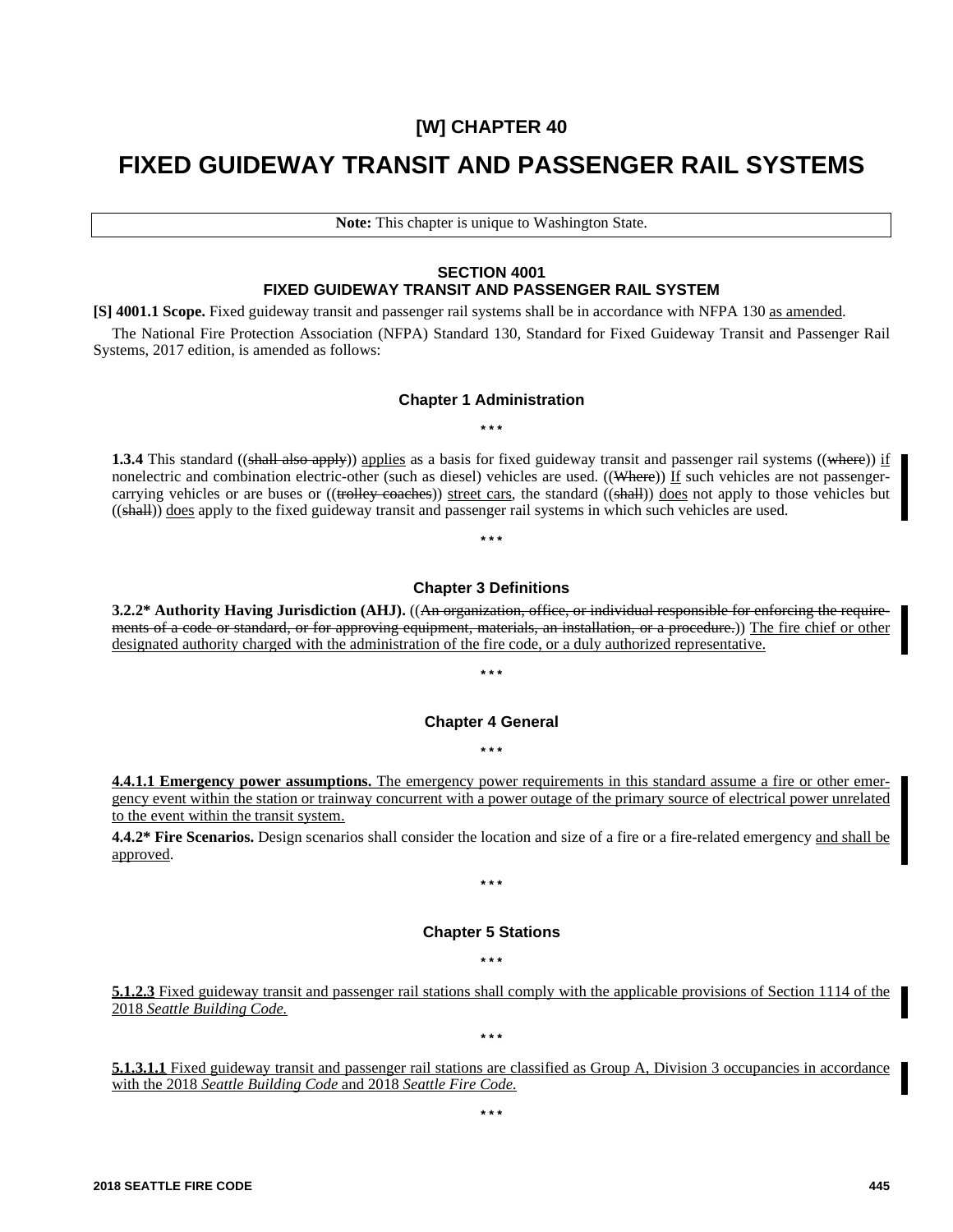**5.2.1.1** During the course of construction, provisions of ((NFPA 241)) Chapter 33 of the 2018 *Seattle Fire Code* and Chapter 33 of the 2018 *Seattle Building Code* ((shall)) apply. ((except as modified herein.))

**\* \* \***

**5.2.2.1** Building construction for all new enclosed stations shall be not less than Type I or Type II or combinations of Type I and Type II noncombustible construction as defined in ((NFPA 220, in accordance with the requirements of NFPA *101,* Chapter 12)) Chapter 6 of the 2018 *Seattle Building Code,* for the station configuration*,* or as determined by fire hazard analysis of potential fire exposure hazards to the structure.

**5.2.2.2** Other types of construction ((as defined in NFPA 220 shall be)) are permitted for open stations in accordance with the provisions of ((NFPA *101,* Chapter 12)) Chapter 6 of the 2018 *Seattle Building Code,* for corresponding station configurations.

**\* \* \***

**5.2.4 Compartmentation.**

**5.2.4.1 Interconnected Floor Levels.** Interconnection between floor levels in stations shall be permitted as follows:

- (1) \*Stairs and escalators regularly used by passengers for circulation during normal revenue service in enclosed stations equipped throughout with an automatic sprinkler system ((shall not be)) are not required to be fire-separated if the station is constructed in accordance with Chapter 7 of the 2018 *Seattle Building Code.* All required exit stairs shall be enclosed in accordance with Chapter 10 of the 2018 *Seattle Building Code.*
- (2) Public areas on different levels in open stations are permitted to be interconnected.
- (3) Public areas on different levels in enclosed stations shall be permitted to be interconnected, provided fire separation is not required for smoke control or other fire protection purposes.

**\* \* \***

**5.2.4.3 ((Ancillary)) Accessory Spaces.** Fire resistance ratings of separations between ((ancillary)) accessory occupancies shall be established ((as required by NFPA *101*)) in accordance with Chapter 7 of the 2018 *Seattle Building Code* and in accordance with ASTM E 119 and ANSI/UL 263.

**\* \* \***

# **5.2.5 Interior Finish.**

**5.2.5.1** Materials used as interior wall and ceiling finish in enclosed stations shall be noncombustible or comply with Chapter 8 of the 2018 *Seattle Fire Code.* ((except as permitted in the following:

- (1) Except as required for materials listed in (2), materials exhibiting a flame spread index not exceeding 25 and a smoke developed index not exceeding 450 when tested in accordance with ASTM E 84 shall be permitted as interior wall and ceiling finish in enclosed stations.
- (2) The following materials shall not be used as interior wall or ceiling finish, whether exposed or covered by a textile or vinyl facing, unless they are tested in accordance with NFPA 286 and meet the requirements of (3):
	- (a) Foam plastic insulation
	- (b) Textile wall or ceiling coverings
	- (c) Polypropylene
	- (d) High density polyethylene
- (3) Materials in accordance with NFPA 286, and meeting the following requirements shall be permitted as interior wall and ceiling finish in enclosed stations.
	- (a) Flames shall not spread to the ceiling during the 40 kW (135 kBtu/hr) exposure.
	- (b) Flames shall not spread to the outer extremities of the sample on any wall or ceiling.
	- (c) Flashover, as described in NFPA 286, shall not occur.
	- (d) The peak heat release rate shall not exceed 800 kW (2730 kBtu/hr).
	- (e) The total smoke released throughout the test shall not exceed  $1000 \text{ m}^2 (10,764 \text{ ft}^2)$ .)

**5.2.5.2** Materials used as interior floor finish materials in enclosed stations shall be noncombustible or comply with Chapter 8 of the 2018 Seattle Fire Code. ((shall exhibit a critical radiant flux not less than 0.8 W/cm<sup>2</sup> (0.7 Btu/ft<sup>2</sup> sec) when tested in accordance with ASTM E 648.)

**5.2.5.3** Materials used as interior finish in open stations shall comply with the requirements of ((NFPA 101, Chapter 12)) Chapter 8 of the 2018 *Seattle Fire Code.*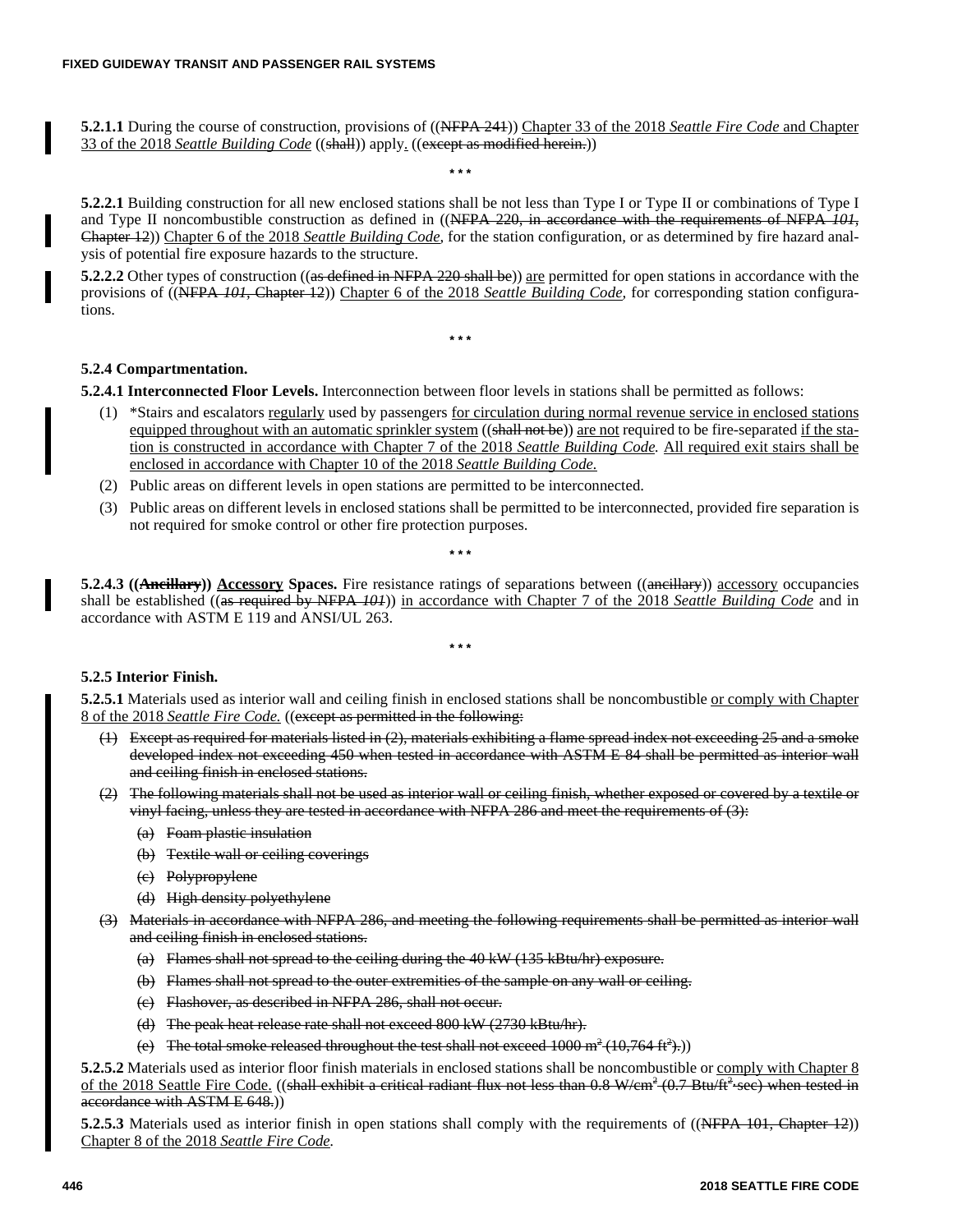**\* \* \***

**5.2.7.2\*** Permanent rubbish containers in the station shall comply with Section 304.3 of the 2018 *Seattle Fire Code.* ((be manufactured of noncombustible materials.))

**\* \* \***

**5.3.1.1** The provisions for means of egress for a station shall comply with ((Chapters 7 and 12 of NFPA 101)) Chapter 10 of the 2018 *Seattle Building Code,* except as herein modified.

**5.3.1.3** Enclosed fixed guideway transit and passenger rail stations shall be posted with the occupancy load in accordance with Section 1004.3 of the 2018 *Seattle Fire Code.*

**\* \* \***

**\* \* \***

**5.3.2.1\*** The occupant load for a station shall be based on whichever is greater, the train load of trains simultaneously entering the station on all tracks in normal traffic direction plus the simultaneous entraining load awaiting trains or the number of occupants computed at the rate of one occupant per 7 sq. ft. for stations serving event venues or dense neighborhoods or one occupant per 15 sq. ft. for outlying stations serving less dense populations.

- (1) The train load shall consider only one train at any one track.
- (2) The basis for calculating train and entraining loads shall be the peak period ridership figures as projected for design of a new system or as updated for an operating system.

**\* \* \***

**5.3.2.4** ((Where)) If an area within a station is intended for use by other than passengers or employees, the following parameters shall apply:

- (1) The occupant load for that area shall be determined in accordance with the provisions of ((NFPA *101*)) Chapter 10 of the 2018 *Seattle Building Code* as appropriate for the use.
- (2) The additional occupant load shall be included in determining the required egress from that area.
- (3) The additional occupant load shall be permitted to be omitted from the station occupant load where the area has independent means of egress of sufficient number and capacity.

**\* \* \***

**5.3.3.1\* Platform Evacuation Time.** There shall be sufficient egress capacity to evacuate the platform occupant load as defined in 5.3.2.5 from the station platform in 4 minutes or less, but in no case shall the required egress width (excluding escalators) be less than prescribed by Section 1005 of the 2018 *Seattle Building Code.*

**5.3.3.6 Alternate Egress.** At least two means of egress remote from each other shall be provided from each station platform as follows:

**\* \* \***

- $(((1)* A$  means of egress used as a public circulation route shall be permitted to provide more than 50 percent of the required egress capacity from a station platform or other location.
- $\left(\frac{2}{2}\right)$ ) (1) Means of egress from separate platforms shall be permitted to converge.
- $((\langle 3 \rangle))$  (2) Where means of egress routes from separate platforms converge, the subsequent capacity of the egress route shall be sufficient to maintain the required evacuation time from the incident platform.

**5.3.3.7.1** Every required stairway in enclosed stations serving floor levels more than 30 feet (9144 mm) below its level of exit discharge, except those regularly used by passengers shall comply with the requirements for a pressurized stairway in Section 1023.11 of the 2018 *Seattle Building Code.*

**\* \* \***

**\* \* \***

**5.3.5.4\*** Escalators ((shall not)) may account for ((more than)) up to one-half of the <u>required</u> means of egress capacity at any one level except as permitted by 5.3.5.5.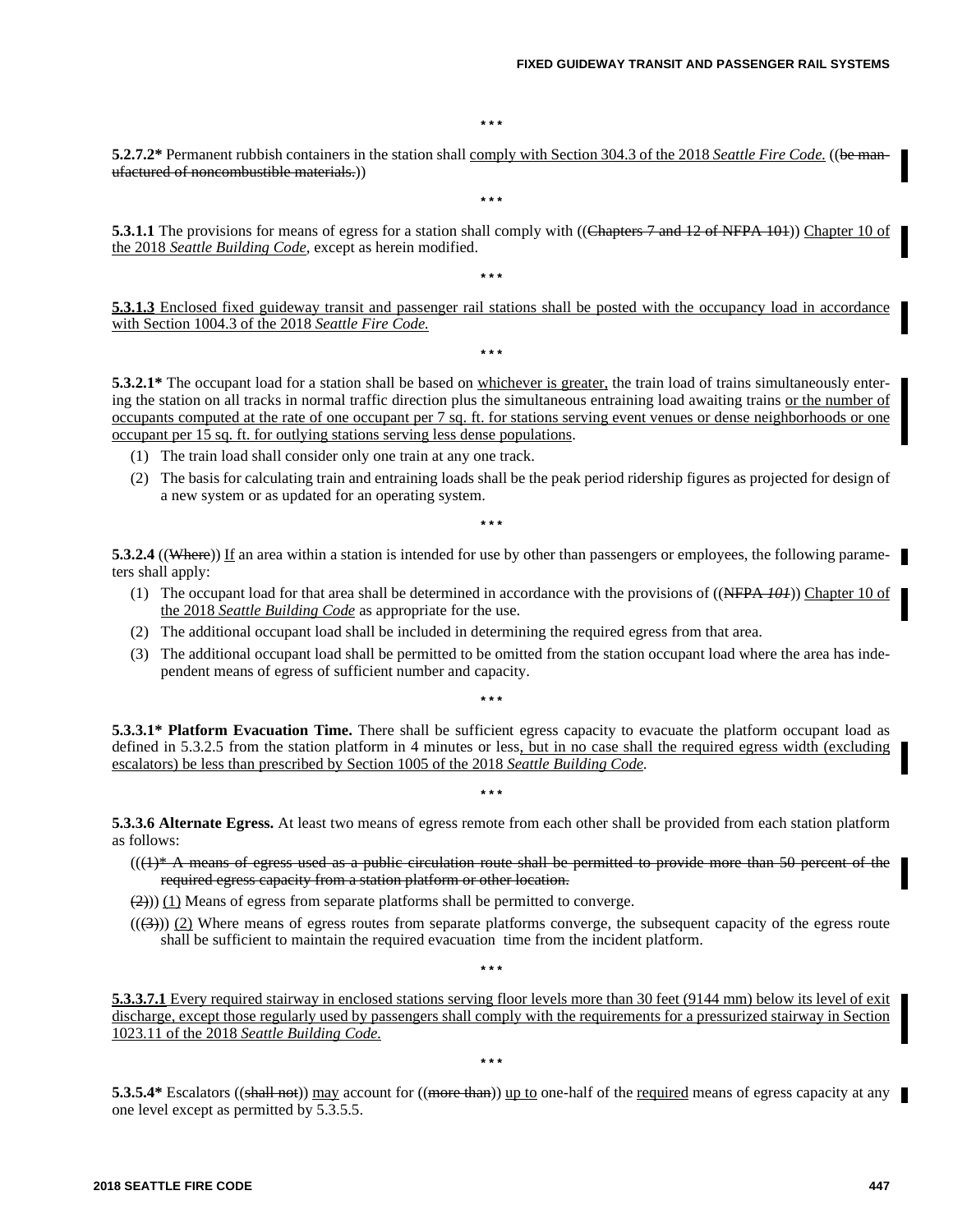**5.3.5.5** Escalators ((shall)) may be permitted to account for ((more than)) up to one-half of the required means of egress capacity at any one level for purposes of calculating platform evacuation time where the following criteria are met:

- (1) The escalators are capable of being remotely brought to a stop in accordance with the requirements of 5.3.5.7(3)(b), 5.3.5.7(4), and 5.3.5.7(5).
- (2) A portion of the means of egress capacity from each station level is stairs.
- (3) For enclosed stations, at least one enclosed exit stair or exit passageway provides continuous access from the platforms to the public way.

**\* \* \***

#### **((5.3.6 Elevators.**

**5.3.6.1** Elevators meeting the requirements of 5.3.6.2 through 5.3.6.4 shall be permitted to account for part of the means of egress capacity in stations.

**5.3.6.2 Capacity.** Where elevators are counted as contributing to the means of egress capacity, the following shall apply:

- (1) They shall account for no more than 50 percent of the required egress capacity.
- $(2)$  \*At least one elevator shall be considered out of service, and one elevator shall be reserved for fire service.
- (3) \*The capacity of each elevator shall be the carrying capacity of the elevator within 30 minutes.

**5.3.6.3 Holding Area.** Elevators counted as contributing to the means of egress capacity from any level of a station shall be accessed via holding areas or lobbies at that level, which shall be designed as follows:

- (1) The holding areas or lobbies shall be separated from the platform by a smoketight fire separation having a fire resistance rating of at least 1 hour but not less than the time required to evacuate the holding area occupant load.
- (2) At least one stair shall be accessible from the holding area.
- (3) The holding area shall be sized to accommodate one person per 0.46 m<sup>2</sup> (5 ft<sup>2</sup>).
- (4) If the holding area includes portions of the platform, the area within 460 mm (18 in.) of the trainway shall not be considered in the calculation.
- (5) Upon activation of smoke control in the platform or adjacent trainway areas, the holding area shall be pressurized to a minimum of 25 Pa (0.1003 in. of water gauge).
- (6) The holding area shall be provided with emergency voice alarm devices with two way communication to the system operations control center.

**5.3.6.4 Design Features.** Elevators counted as contributing to the means of egress capacity shall be designed as follows:

- (1) Shaft enclosures shall be constructed as fire separations having a 2 hour fire resistance rating.
- $(2)$  \*The design shall limit water flow into the shaft.
- (3) No more than two elevators used for means of egress or fire department access shall share the same machine room.
- (4) Machine rooms shall be separated from each other by fire separations having a minimum fire resistance rating of 2 hours.
- (5) The elevators shall be connected to emergency power.
- (6) \*During emergency evacuation, the elevators shall travel only between the incident level and a point of safety.
- (7) \*Provisions for Phase I emergency recall operation shall be based on analysis of fire scenarios on each level served and demonstrate safe egress for those scenarios.))

**\* \* \***

**\* \* \***

**5.3.7.2** Gates in a means of egress shall be designed in accordance with the requirements for doors serving as a means of egress in accordance with Chapter 10 of the 2018 *Seattle Building Code* and maintain the clear width of the exit walkway.

**5.3.8.5** Turnstile-type fare barriers shall be permitted in accordance with ((NFPA *101*)) Chapter 10 of the 2018 *Seattle Building Code* and shall in the means of egress shall meet the following criteria:

- (1) Dimensions shall be in accordance with the requirements of ((NFPA *101*)) Chapter 10 of the 2018 *Seattle Building Code.*
- (2) Turnstiles that drop away from the egress opening under the conditions listed in 5.3.8.2 or 5.3.8.3 shall be credited with a capacity of 50 p/min for egress calculations.
- (3) Turnstiles that revolve freely in the direction of egress under the conditions listed in 5.3.8.2 shall meet the following criteria: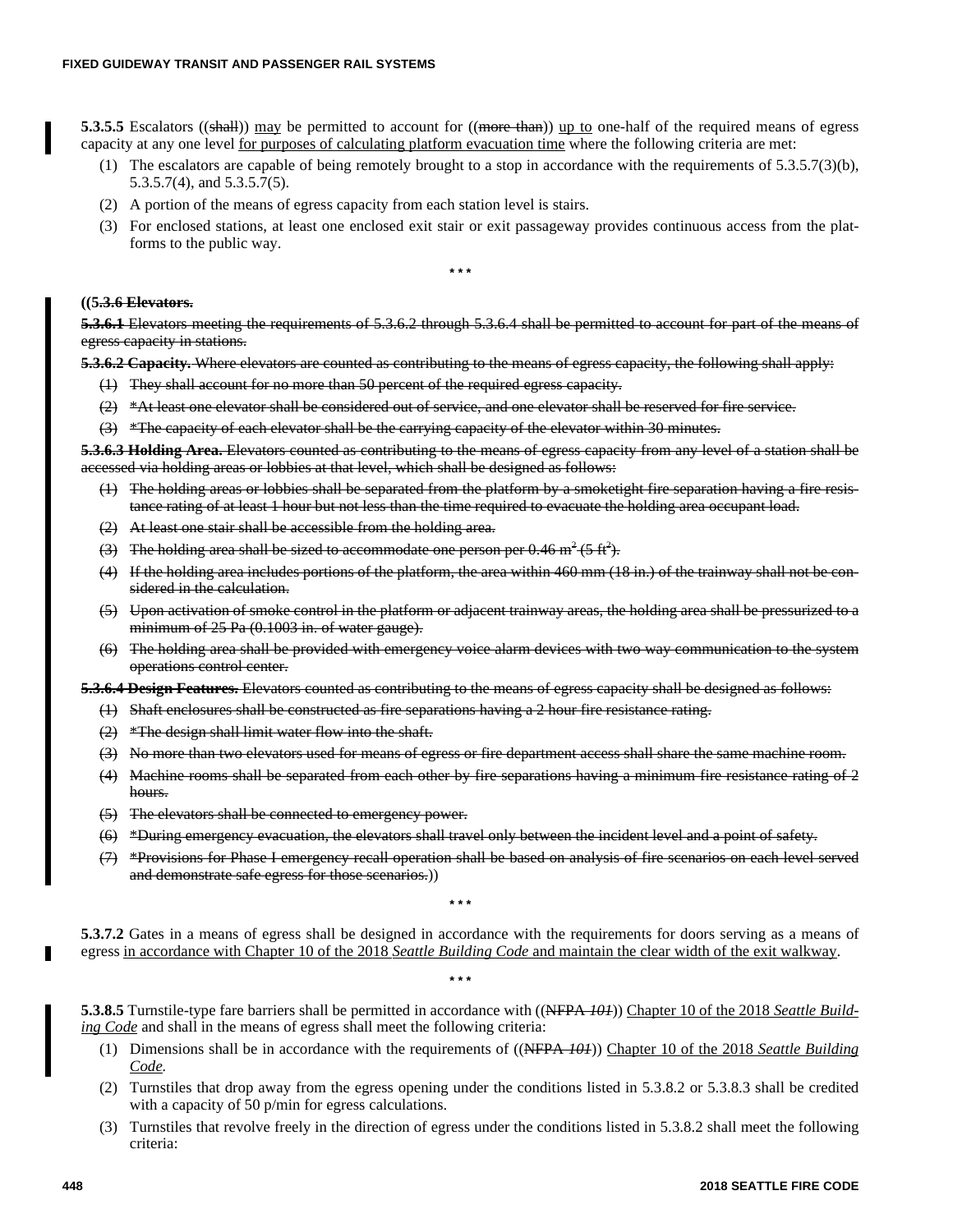- (a) Each unit shall be credited with a capacity of 25 p/min for egress calculations.
- (b) The turnstiles shall not account for more than 50 percent of the required egress capacity for each egress route.

#### **5.3.11 Means of Egress Lighting.**

**5.3.11.1** Illumination of the means of egress in stations, including escalators that are considered a means of egress, shall be in accordance with ((Section 7.8 of NFPA *101*)) Section 1008 of the 2018 *Seattle Building Code.*

**\* \* \***

**5.3.11.2** Means of egress, including escalators considered as means of egress, shall be provided with a system of emergency lighting in accordance with ((Section 7.9 of NFPA *101*)) Section 1008 of the 2018 *Seattle Building Code.*

**\* \* \***

#### **5.4.1\* Fire Command Center.**

**5.4.1.1** Enclosed stations shall be provided with a fire command center in accordance with NFPA 72 and Section 508 of the 2018 *Seattle Fire Code.*

**\* \* \***

#### **5.4.4 Automatic Fire Suppression Systems.**

**5.4.4.1\*** An automatic sprinkler ((protection)) system shall be provided ((in)) throughout all areas of enclosed fixed guideway transit and passenger rail stations. ((used for concessions, in storage areas, in trash rooms, and other similar areas with combustible loadings, except trainways.))

**((5.4.4.2** Sprinkler protection shall be permitted to be omitted in areas of open stations remotely located from public spaces.))

**\* \* \***

**\* \* \***

**5.4.4.5** Other fire suppression systems, if approved, ((shall be permitted to)) may be substituted for automatic sprinkler systems.  $((\text{in the areas listed in } 5.4.4.1.))$ 

#### **5.4.5 Standpipe and Hose Systems.**

**5.4.5.1\*** A Class I ((standpipes)) standpipe system shall be installed in enclosed stations and elevated transit stations in accordance with NFPA 14 except as modified herein.

**5.4.5.1.1** Fire department connections for fire department use in supplying the standpipe system shall be located in accordance with Seattle Fire Department Administrative Rule 9.03.20, *Automatic Sprinkler and Standpipe Systems,* and any future revisions of this rule adopted by the *fire code official.*

**5.4.5.3.1** Hydraulic design information signs shall be provided at each fire department connection indicating the residual inlet pumping pressure(s) required for the hydraulically most remote and/or other selected hose connection outlet location(s).

**\* \* \***

**\* \* \***

**5.4.7.1.1 Smoke control system.** A smoke control system shall be provided in underground fixed guideway transit and passenger rail stations in accordance with Section 909 of the 2018 *Seattle Building Code.* Smoke control shall restrict movement of smoke to the general area of fire origin and non-occupied exhaust areas and maintain tenability in the means of egress.

**\* \* \***

#### **5.4.8 Emergency Power Supply System (EPSS)**

**5.4.8.1 Emergency Power Supply System (EPSS).** ((Emergency power)) A Class 2, Type 60, Level 1 Emergency Power Supply System (EPSS) in accordance with Article 700 of *NFPA 70,* and Chapter 4 of NFPA 110 shall be provided for underground and enclosed stations.

**\* \* \***

**5.4.8.5** The following systems shall be connected to the emergency power system:

 $((1)$  Emergency lighting

(2) Protective signaling systems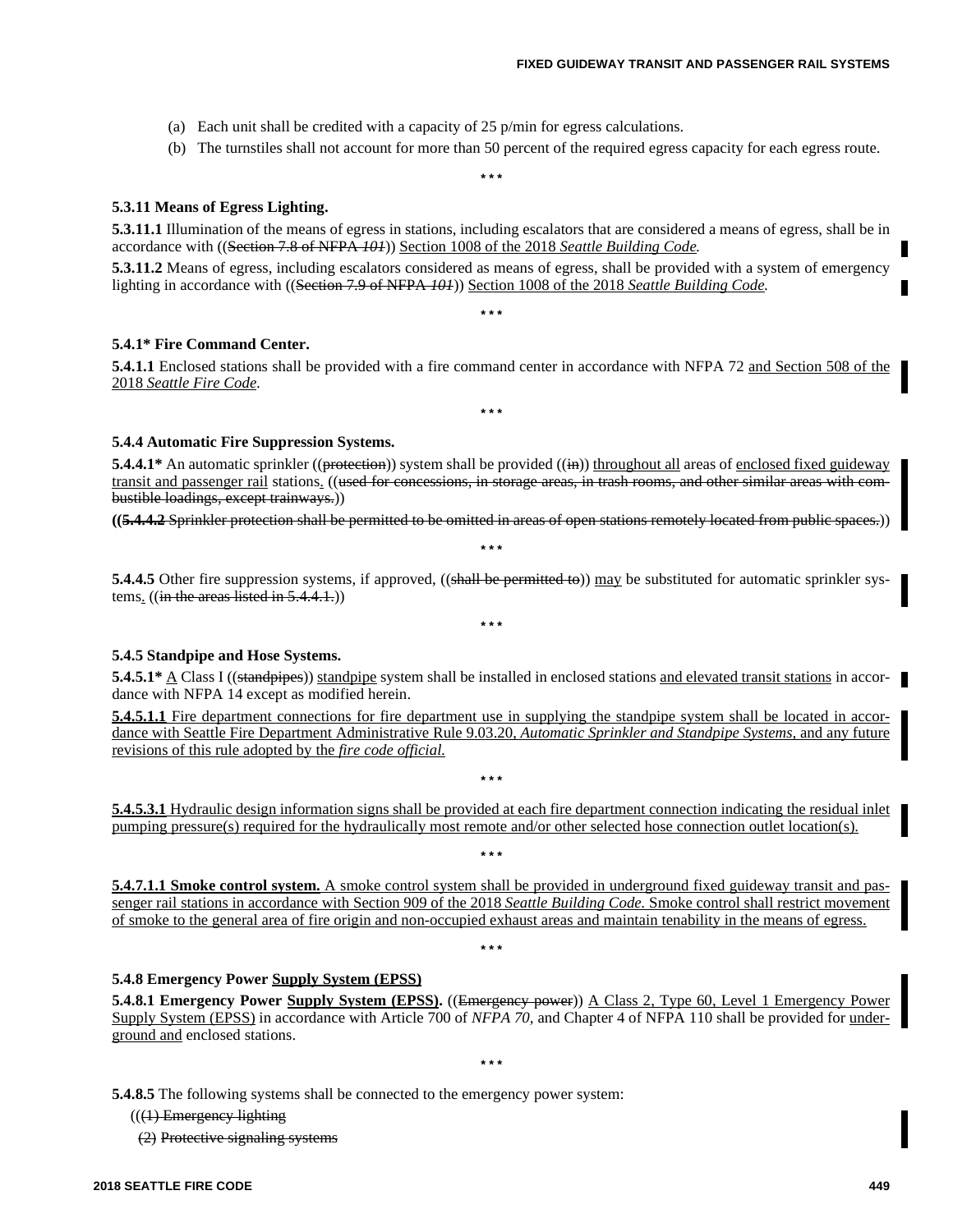- (3) Emergency communication system
- (4) Fire command center

# (5) Elevators providing required egress capacity [see 5.3.6.4(5)]))

(1) Exit signs and means of egress illumination.

(2) Elevator car lighting.

(3) Emergency voice/alarm communication systems.

(4) Automatic fire detection systems.

(5) Fire alarm systems.

(6) Power and lighting for the fire command center.

(7) Lighting for mechanical rooms containing critical equipment.

(8) Electrically powered fire pumps.

(9) Ventilation and automatic fire detection equipment for smoke proof enclosures.

(10) Smoke control systems.

(11) A selected elevator in each bank of elevators in accordance with 2018 Seattle Building Code Section 3016.7. A bank of elevators is a group of elevators or a single elevator controlled by a common operating system and all elevators that respond to a single call button constitute a bank of elevators. All elevators shall be transferable to emergency power.

**\* \* \***

# **Chapter 6 Trainways**

**\* \* \***

**6.3.1.4\*** Within enclosed trainways, the maximum distance between exits shall not exceed  $((762))$  244 m  $(((2500))$  800 ft). **\* \* \***

**6.3.2.1\*** The means of egress within the trainway shall be provided with an unobstructed clear width graduating from ((610) mm (24 in.)) 760 mm (30 in.) at the walking surface to ((760 mm (30 in.)) 910 mm (36 in.) at 1575 mm (62 in.) above the walking surface to  $((430 \text{ mm}(17 \text{ in.})))$  760 mm  $(30 \text{ in.})$  at 2025 mm  $(80 \text{ in.})$  above the walking surface.

**\* \* \***

**\* \* \***

**((6.3.2.3\*** The width of exit stairs shall not be required to exceed 1120 mm (44 in.) for enclosed trainways.))

**6.3.3.10** Exit stairs and doors shall comply with Chapter ((7 of NFPA *101*)) 10 of the 2018 *Seattle Building Code,* except as herein modified.

**\* \* \***

**((6.3.3.15** Exit hatches shall be permitted in the means of egress, provided the following conditions are met:

- (1) Hatches shall be equipped with a manual opening device that can be readily opened from the egress side.
- (2) Hatches shall be operable with not more than one releasing operation.
- (3) The force required to open the hatch when applied at the opening device shall not exceed 130 N (30 lb).
- (4) The hatch shall be equipped with a hold-open device that automatically latches the door in the open position to prevent accidental closure.

**6.3.3.16** Exit hatches shall be capable of being opened from the discharge side to permit access by authorized personnel. **6.3.3.17\*** Exit hatches shall be conspicuously marked on the discharge side to prevent possible blockage.))

**\* \* \***

**6.3.5.2** System egress ((points)) walk surfaces shall be illuminated at a level of not less than 2.69 lx (0.25 ft.-candles) or as approved by the authority having jurisdiction.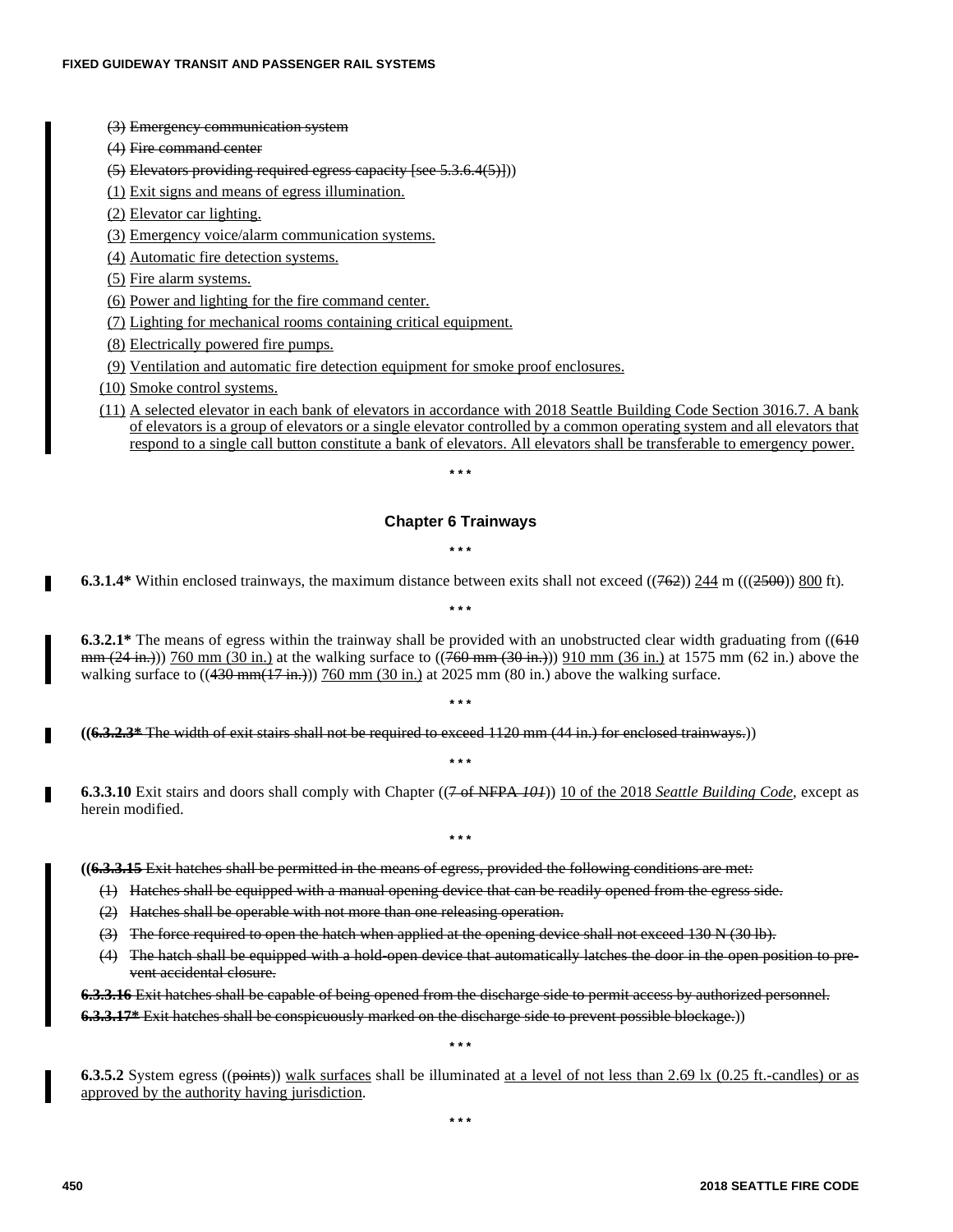**6.3.5.12** Lighting systems for enclosed trainways shall be installed in accordance with ((Sections 7.8 and 7.9 of NFPA 101)) Chapter 10 of the 2018 *Seattle Building Code,* except as otherwise noted in 6.3.5.

**\* \* \***

**\* \* \***

**\* \* \***

**6.4.5.1** An approved fire standpipe system shall be provided in enclosed trainways where physical factors prevent or impede access to the water supply or fire apparatus, ((where)) if required by the *authority having jurisdiction*.

**6.4.5.9.1** Hydraulic design information signs shall be provided at each fire department connection indicating the residual inlet pumping pressure(s) required for the hydraulically most remote and/or other selected hose connection outlet location(s).

**6.4.5.1** An approved fire standpipe system shall be provided ((in enclosed)) for trainways where physical factors prevent or impede access to the water supply or fire apparatus,  $((\text{where}))$  if required by the authority having jurisdiction.

**6.4.5.11** Four-way 2-1/2-inch fire department connections shall be provided at all emergency access points.

**6.4.5.12** Standpipes shall be sized to provide 1000 gpm. Hydraulic calculations shall be based on 500 gpm at 130 psi at the hydraulically most remote hose connection, with a simultaneous flow of 500 gpm at the next hydraulically most remote hose connection. The maximum calculated pressure at any point in the system shall not exceed 350 psi.

**6.4.5.13** Standpipes shall be interconnected at all tunnel cross passageways and within the stations, with isolation valves provided for each interconnection.

**6.4.5.14** Hose connection outlets shall be provided at maximum 200 feet spacing.

**\* \* \***

# **6.4.8 Emergency Power Supply System (EPSS).**

**6.4.8.1** Enclosed trainways shall be ((such that, in the event of failure of the normal supply to or within the system, emergency power shall be)) provided with a Class 2, Type 60, Level 1 Emergency Power Supply System (EPSS) in accordance with Article 700 of *NFPA 70* and Chapter 4 of NFPA 110. The supply system for emergency purposes, in addition to the normal services to the trainway, shall be one or more of the types of systems described in 700.12(A) through 700.12(E) of *NFPA 70.*

**6.4.8.2** The following systems shall be connected to the emergency power supply system:

- $((1)$  Emergency lighting
- (2) Protective signaling systems
- (3) Emergency communication system
- (4) Fire command center))
- (1) Exit signs and means of egress illumination.
- (2) Elevator car lighting.
- (3) Emergency voice/alarm communication systems.
- (4) Automatic fire detection systems.
- (5) Fire alarm systems.
- (6) Power and lighting for the fire command center.
- (7) Lighting for mechanical rooms containing critical equipment.
- (8) Electrically powered fire pumps.
- (9) Ventilation and automatic fire detection equipment for pressurized stairways.
- (10) Smoke control systems.
- (11) A selected elevator in each bank of elevators in accordance with 2018 Seattle Building Code Section 3016.7. A bank of elevators is group of elevators or a single elevator controlled by a common operating system and all elevators that respond to a single call button constitute a bank of elevators. All elevators shall be transferable to emergency power.

**\* \* \***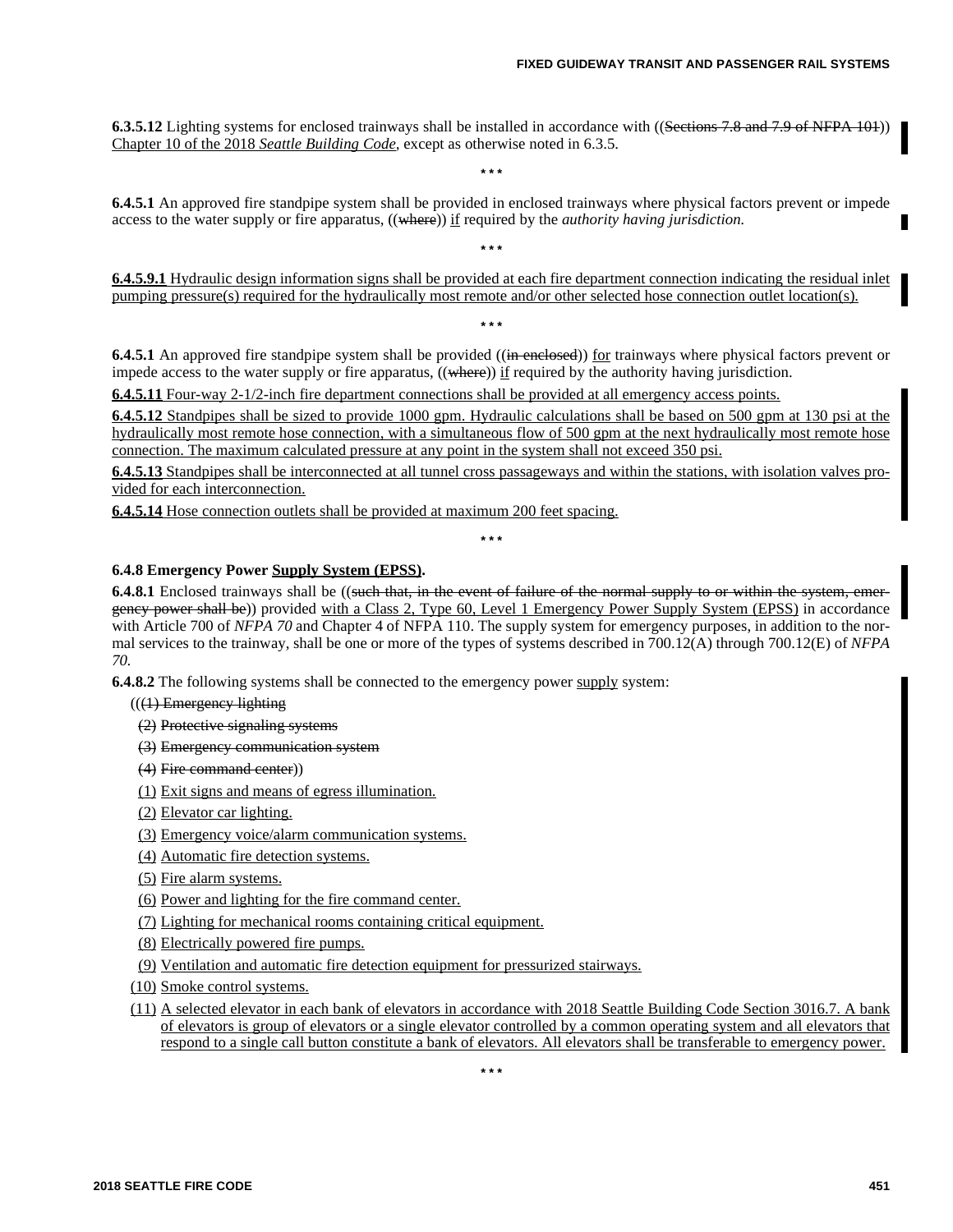# **Chapter 7 Emergency Ventilation System**

**\* \* \***

**7.2.4** ((Criteria for the system reliability analysis in 7.2.3 (6) shall be established and approved.)) The design analysis shall address the performance of the system with one fan out-of-service.

**((7.2.4.1** The analysis shall consider as a minimum the following events:

- (1) Fire in trainway or station
- (2) Local incident within the electrical utility that interrupts power to the emergency ventilation system
- (3) Derailment
- (4) The loss of a fan that results in the most adverse effect on the ventilation system performance))

**7.8.1** ((The design of the power for the emergency ventilation system shall comply with the requirements of Article 700 of NFPA 70.)) The emergency ventilation system shall be provided with a Class 2, Type 60, Level 1 Emergency Power Supply System (EPSS) in accordance with Article 700 of NFPA 70, and Chapter 4 of NFPA 110.

**\* \* \***

**((7.8.1.1** Alternatively, the design of the power for the emergency ventilation system shall be permitted to be based upon the results of the electrical reliability analysis according to 7.2.3(7), as approved.))

#### **\* \* \***

#### **Chapter 8 Vehicles**

#### **\* \* \***

**8.8.2.1** A means to allow passengers to safely board the vehicle (rescue train) from a walk surface or other suitable area under the supervision of authorized employees in case of an emergency shall be provided.

#### **Chapter 10 Emergency Communications System**

**\* \* \***

# **\* \* \***

**10.3.1** If required by the AHJ, underground and ((Enclosed)) enclosed stations and trainways shall be provided with a public radio enhancement system.

**\* \* \***

**10.4.1.1** If required by the authority having jurisdiction, stations shall be provided with an approved Emergency Communication System in accordance with the 2016 edition of NFPA 72.

# **\* \* \***

#### **Chapter 12 Wire And Cable Requirements**

#### **\* \* \***

**12.4.1** Conduits, raceways, ducts, boxes, cabinets, and equipment enclosures shall be constructed of noncombustible materials. In stations, guideways and tunnels, other approved materials when encased in at minimum of two inches of concrete shall be acceptable.

**\* \* \***

г